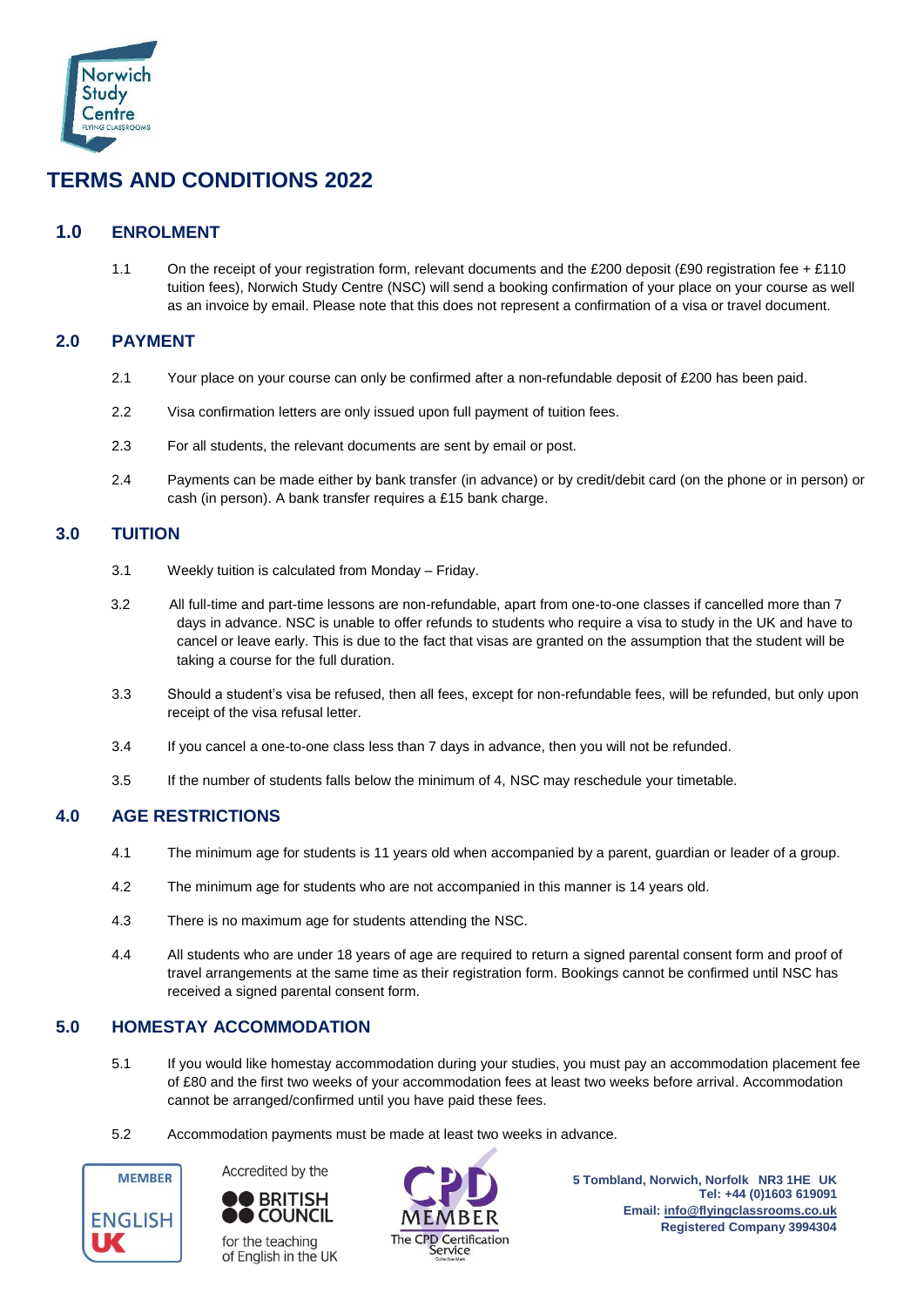- 5.3 Accommodation is subject to availability- it is advised that you book as early as possible. We need at least two weeks' notice to be able to confirm accommodation for you. This is especially true in our high season (June, July & August) and we require at least four weeks' notice during this high season.
- 5.4 NSC acts as an agent between you and your homestay host and introduces you to each other. We encourage you and your homestay host to communicate with each other. We are always available to help and support you with your homestay accommodation.
- 5.5 Refunds can only be made for full calendar weeks of stay.
- 5.6 Accommodation is only available for full-time students at the school. If you finish your course or leave the school earlier, you will be asked to leave your accommodation.
- 5.7 If you cancel your accommodation 14 days or more before you are due to start your course, NSC will refund all accommodation payments. If you cancel your accommodation less than 14 days before you are due to start your course or you move out without giving 7 days' notice, NSC will refund all accommodation payments minus the cost of 1 week of your accommodation.
- 5.8 NSC reserves the right to decline your request to move to a different homestay host. We will consider your request in the case of an emergency.
- 5.9 NSC reserves the right to move you to an alternative homestay host, if necessary.

## **6.0 SOCIAL ACTIVITIES (currently not available)**

- 6.1 NSC offers a variety of social activities for you to participate in. Activities based at the school are free, but local activities typically cost between £5 and £10. We also offer suggestions in our weekly Friday ceremonies of social activities for students to try at the weekends.
- 6.2 NSC also offers half and full-day trips. These typically cost between £30 and £40 for half-day trips and £40 to £60 for full-day trips.

## **7.0 HOLIDAYS**

- 7.1 NSC is closed on public holidays and there will be no reduction in tuition fees or hours compensated for these days.
- 7.3 Students are able to book holiday time during their studies. Students can book up to two weeks of holiday within any 3-month period.
- 7.4 Holidays are booked from Monday to Friday, and no fees will be charged during the booked period.
- 7.5 When you book a holiday, NSC will extend your course to accommodate it. However, if this extension causes your booking to go past your visa end date, no refunds will be given.
- 7.6 All holidays must be booked at least 1 week in advance.

## **8.0 POLICIES AND INSURANCE**

- 8.1 NSC understands its responsibility for duty of care of its students. All NSC staff adhere to the policies and procedures for care of students under 18 years of age.
- 8.2 NSC policies can be read at[: https://www.flyingclassrooms.co.uk/policies-procedures/](https://www.flyingclassrooms.co.uk/policies-procedures/)
- 8.3 NSC advises you to obtain travel insurance in your own country to cover events such as illness, accidents or loss of money and/or property. Your insurance should also cover loss of tuition fees if you have to cancel your course or leave early.
- 8.4 Medical treatment under the NHS (National Health Service) is not free for international students. NSC recommends that you obtain medical insurance in your home country before travelling to the UK as this is often much cheaper than seeking direct medical treatment without medical insurance.





for the teaching of English in the UK



**5 Tombland, Norwich, Norfolk NR3 1HE UK Tel: +44 (0)1603 619091 Email: [info@flyingclassrooms.co.uk](mailto:info@flyingclassrooms.co.uk) Registered Company 3994304**<br>The CPD Certification